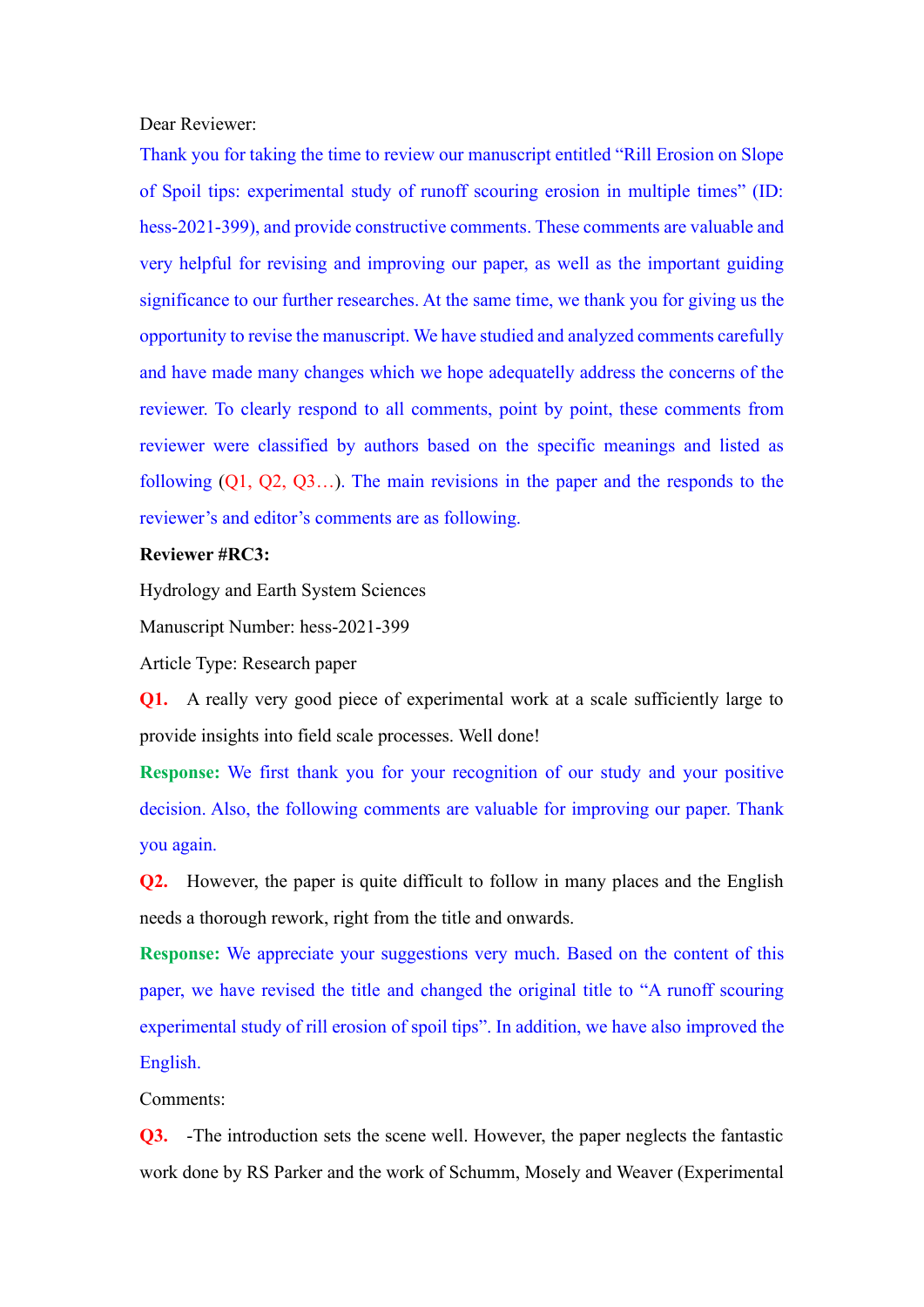Fluvial Geomorphology). It is imperative that this work be examined and referenced in this paper as there are many similarities.

**Response:** We are very grateful to RS Parker, Schumm, Mosely and Weaver the excellent contribution to drainage basin evolution and fluvial geomorphology. We have added references in this article.

**Q4.** - Also, there is I believe considerable debate regarding rill and rill measurement and characteristics. Given that you used state of the art survey methods, why didn't you extract cross-sections and compare your data with field measured cross-section from material in your local area or from other published data (i.e. from the references above and other data)?

**Response:** We are very grateful for your suggestion. We have added the data about rill cross-sections (Section 3.3.3) and a comparison with existing research data in the discussion. Thank you again.

**Q5.** It was not clear about the rationale and timing of the 3 experiments for each slope. How can you ensure that antecedent soil moisture is the same for all? This is not a show-stopper in terms of experimental method but it really needs to be explained better.

**Response:** First, under natural conditions, it has been observed that rills on the slope of spoil tips may be formed by multiple rainfall events or runoff from upslope. Previous works also showed that the rill network reached mature stage at the third rainfall event (Shen et al. 2020). Therefore, for better development of rill networks, each inflow rate experiment contained three successive scourings (i.e., 1st to 3rd scourings) with an interval of 24 h, respectively. Second, the pre-examination results showed that covering the slope with plastic film after each experiment could effectively prevent excessive soil moisture evaporation of the slope, and the soil moisture of each slope was generally the same after 24 h of resting. Therefore, the interval between each experiment was 24 h so as to ensure that the soil moisture of each experiment was basically consistent. We have added additional information to the experimental design section of the revised manuscript.

Shen H O, Zheng F L, Zhang X C J, Qin, C (2020) Rill network development on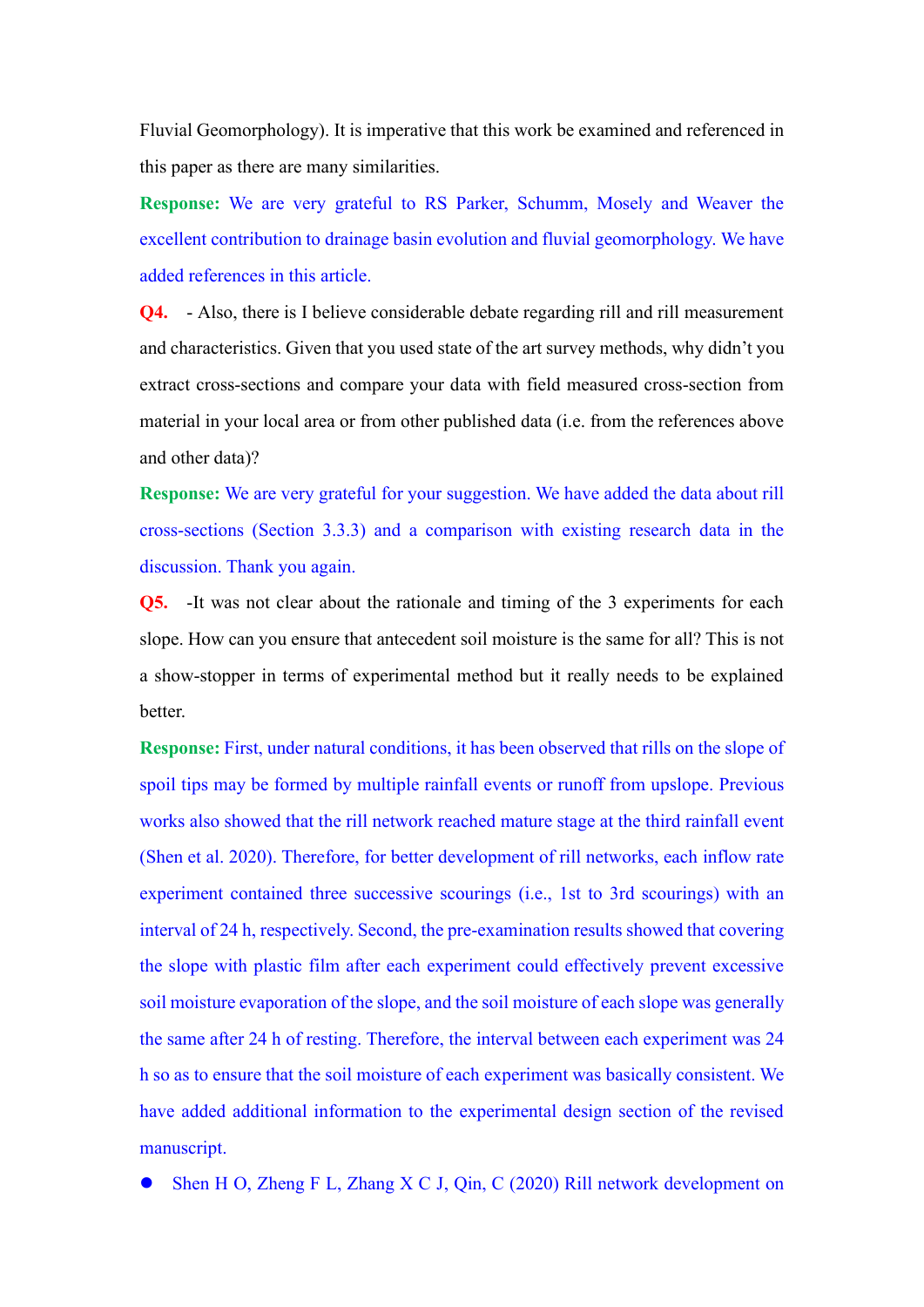loessial hillslopes in China. Earth Surface Processes and Landforms, 45, 3178- 3184. https:// 10.1002/esp.4958.

**Q6.** -Line 106-108. What is the relevance of this soil? It seems like it was something that was available, not something that was of interest to the regions? Is this an important regional soil or just something available? Please explain.

**Response:** The experimental station is located in the Guanzhong Plain of the Loess Plateau of China (Fig 1a), where clay loam is the dominant soil of the region (Ji et al.2020, Wu et al. 2021). Therefore, clay loam was used to simulate soil erosion of the spoil tips, and the research results are representative of the soil properties in the area.

- Wu L J, Wang W L, Kang H L, Zhao M, Guo M M, Bai Y, Su H, Nie H Y (2021) Differences in hydraulic erosion processes of the earth and earth-rock Lou soil engineering accumulation in the Loess Region. Chinese Journal of Applied Ecology, 31 (5):1587-1598. https:// 10.13287/j.1001-9332.202005.013.
- Wu J, Qi Y B, Chang Q R, Liu M Y, Bai L M (2021) Attribution of Lou Soil in Chinese Soil Taxonomy and Establishment of Representative Soil Series in Guanzhong Area. Acta Pedologica Sinica, 58 (2):357-371. https:// 10.11766/trxb201906240325.

**Q7.** -Section 2. Great experimental setup! Its impressive! I really liked how you compacted the soils. This is a world class setup.

**Response:** Thank you for your appreciation of our experimental study.

**Q8.** -Section 2.4.1. While I can understand why you are doing these calculations, they are not really fully utilised or useful without seeing and understanding rill crosssections. This is needed to be included. Its seems that they are included without being of great use.

**Response:** Yes, we agree with your suggestion and have added the section about rill cross-sections (Section 3.3.3). Thank you again.

**Q9.** -Line 218. What's the timing between runs? Was any new material added or dis you just start from the previous surface? Was there a crust, armour?

**Response:** As described in question 5, the interval between each experiment was 24 h. In order to simulate the rill development, the next experiment was conducted on the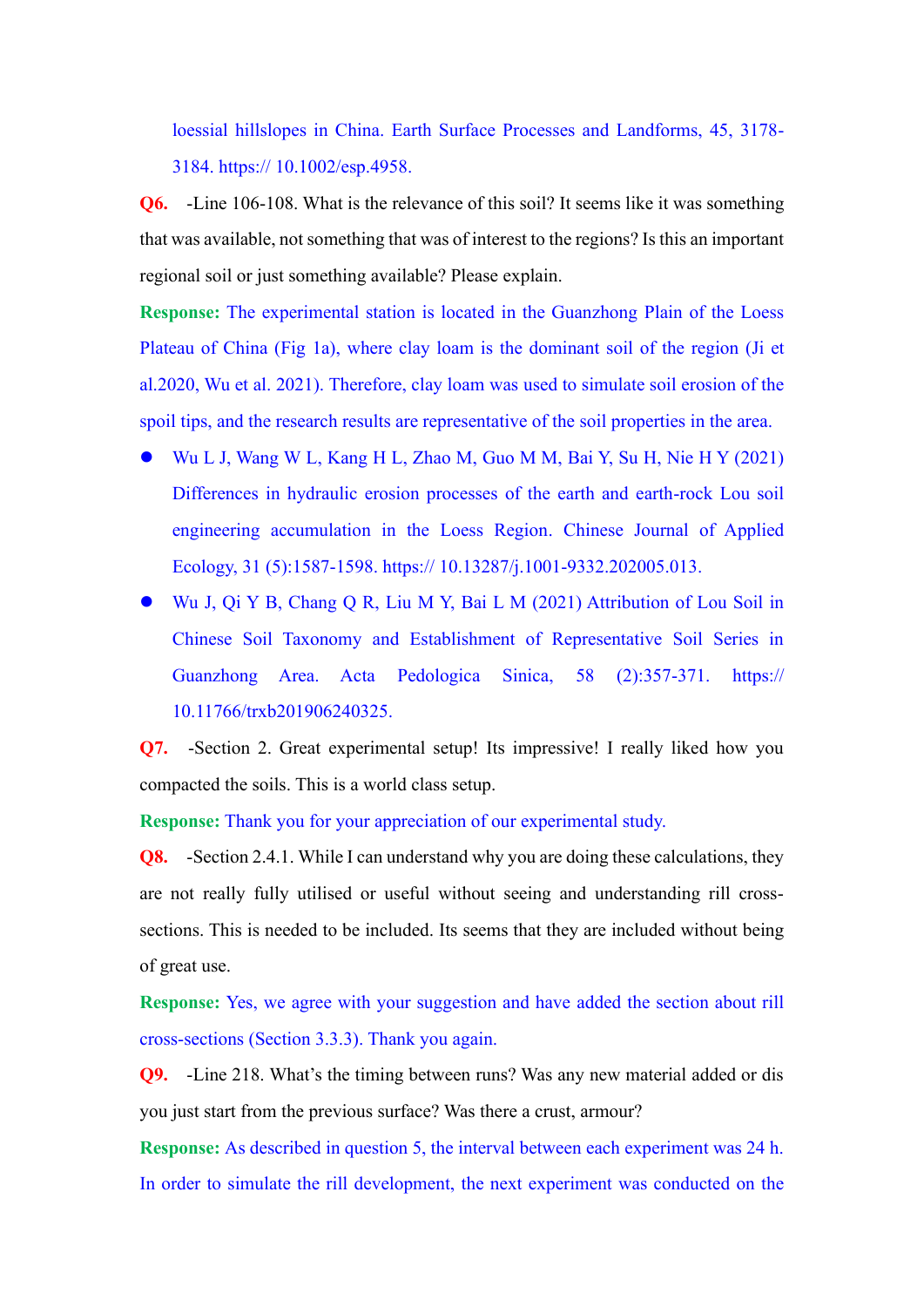basis of the previous one and no new material was added to the slope. After each experiment, the slope was covered with plastic film and left for 24 h before the next experiment. We found that the slope surface occasionally showed a slight crusting phenomenon when the next experiment was conducted. The intensity of crust formation was inversely related to the slope, and generally soil crusting was rarely produced on steep slopes. This is because rill erosion often occurs on slope under steep slope conditions, which causes continuous erosion of the soil surface. In addition, once the flow path on the slope is formed under the conditions of scouring, the runoff will basically erode the soil along the fixed flow path. Therefore, we think that the occasional slight crusting phenomenon has minimal impact on the experiment.

**Q10.** - Section 3.1 is quite difficult to follow as the first paragraph discusses runoff rates and their variability and then jumps to rill growth then jumps to equations of runoff rate (RR). I don't follow why you have fitted equations for RR as I struggle to see where and how its used later? Also, I don't understand what N (scouring time) is? Is this start of the rill incision? Rill growth? Data on rate of rill growth would be interesting and useful.

**Response:** Slope runoff is one of the driving forces for stripping soil and is also a carrier of sediment transport. As the surface micro-topography causes the differential erosion of the overland flow, the runoff can be further gathered into rill flow. The slope surface begins to form step-down floor under the action of rill flow, which also marks the beginning of rill erosion. In the process of rill formation and development, the slope surface runoff and sediment production process also changed. On the one hand, the rill formation provides a channel for runoff and erosion products, and the runoff changes from surface runoff to rill runoff, which causes a sharp increase in erosion volume. On the other hand, the evolution of rill morphology affects the structure of runoff within the channel, thus affecting the runoff, infiltration, sediment transport and confluence in the process of slope erosion. In addition, the development process of rill morphology is finally presented by the change process of runoff rate and soil loss rate. In summary, the first observation of the occurrence of slope erosion is runoff and sediment, and the trace left on the slope after the flow eroded was the erosion rill. Therefore, we first show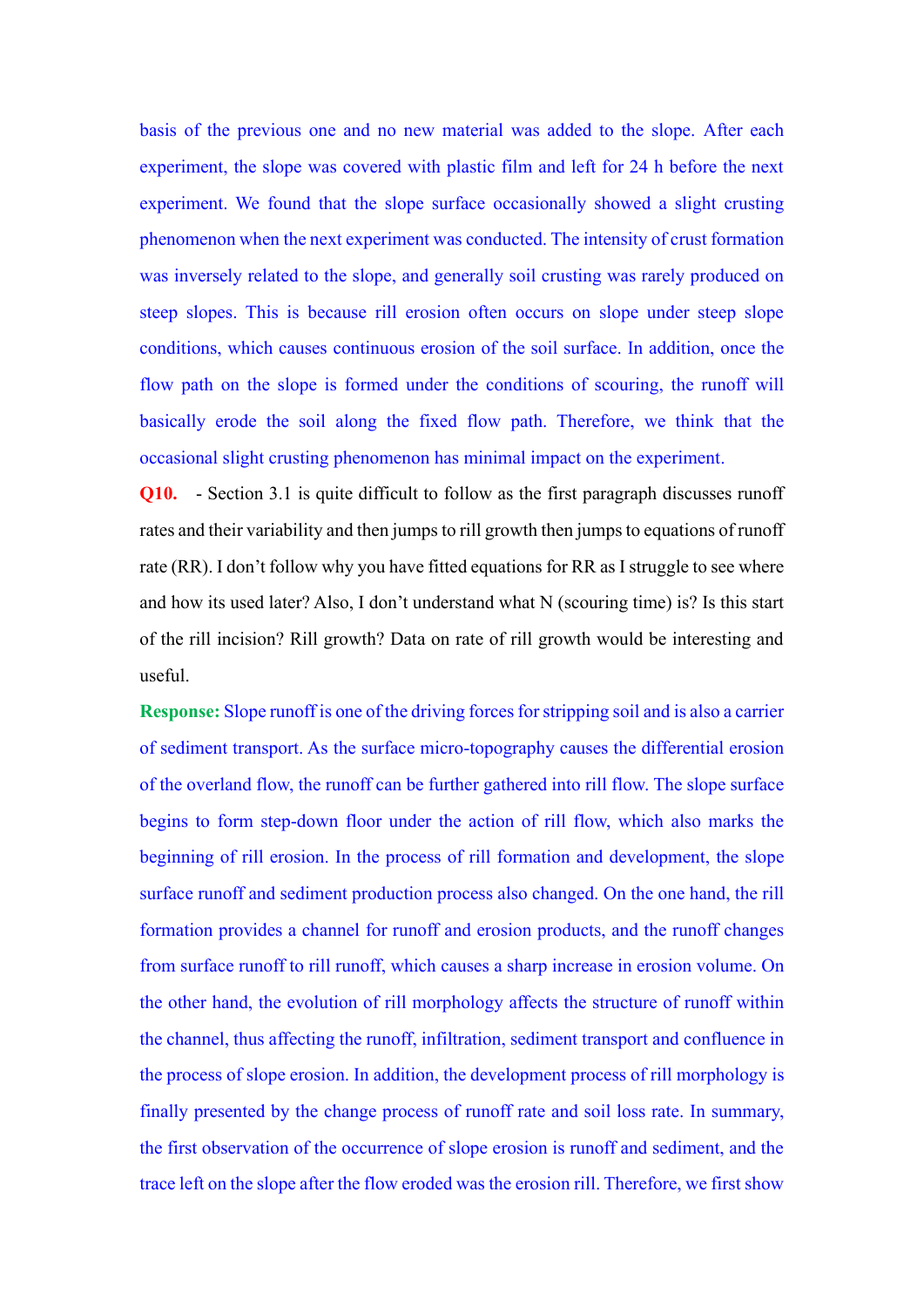the process of variation of runoff rate and soil loss rate. The final result of the slope soil erosion is presented as rill network, so we next analyzed the rill network and morphological characteristics changes and the relationship between rill morphological characteristics (e.g., rill width, rill depth and rill width to depth ratio) and erosion based on the analysis of runoff production and sediment production. Finally, we analyzed the hydraulic characteristics of rill flow and the dynamic mechanisms of rill erosion.

N is scouring times (i.e., 1st to 3rd scourings). In addition, the data on the growth of the rill we expressed mainly by the rill width, rill depth and rill width–depth ratio.

**Q11.** -Line 248. 'number of scouring'?

**Response:** We are so sorry for our unclear expression. What we want to express is the scouring times (i.e., 1st to 3rd scourings).

**Q12.** - Equation 9. Is this the best fit for all slopes? While interesting, this should be scaled for area and compared with other studies.

**Response:** In any field experiments of this nature, one has to select some typical slopes that best represent the real-world situation and in our case the choice of the three slopes (28°, 32° and 36°) was made based on survey of real-world spoil tips. Therefore, we believe that Equation 9 can be applied to such slope range. However, whether the equation is applicable to other slope ranges needs to be further studied.

We are really sorry that we did not pay attention to scaling area, when established the formula. Thank you for raising this problem. In this paper we focus on the effects of inflow rate  $(1.6, 2 \text{ and } 2.4 \text{ mm min}^{-1})$ , slope  $(28^{\circ}, 32^{\circ} \text{ and } 36^{\circ})$ , and scouring times (1st to 3rd scourings) on rill erosion of the spoil tips. In addition, the soil loss rate is in units of  $g m<sup>-2</sup> min<sup>-1</sup>$ , in the sense that we have included the area. Our future research will definitely pay special attention to the scaling. In addition, we add comparison with other studies in section 3.2.

**Q13.** -Figure 5. The 2mm runoff has quite a bit of scatter and in some cases more than the 2.4mm. Can you suggest why?

**Response:** The variation of soil loss rate is related to the rill morphology development (i.e., headward erosion, bank landslip erosion, and downcutting erosion). In the process of erosion, the rill interconnection erosion intensified, and the side walls on both sides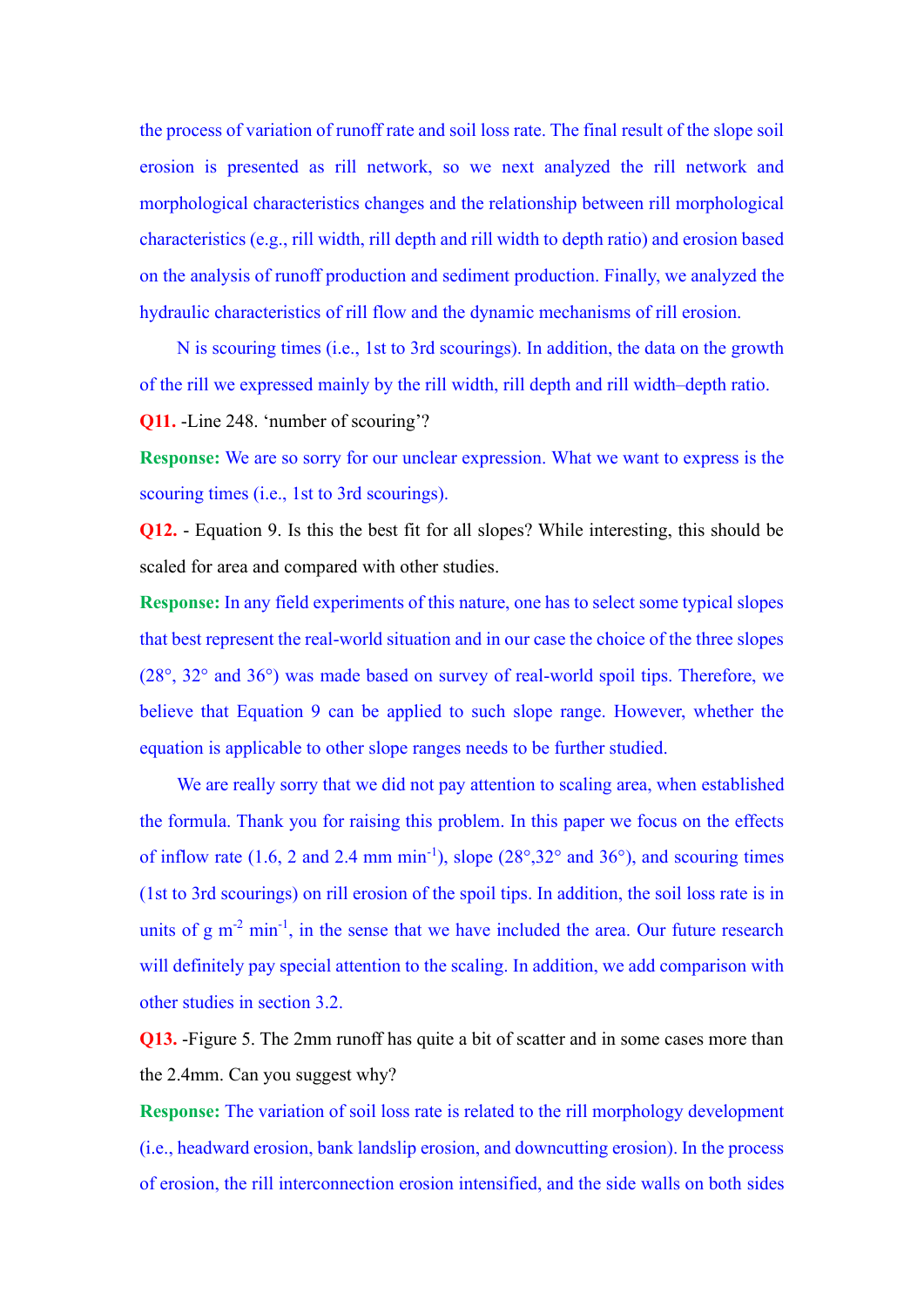of the rill began to collapse. With the blocking and scouring of the side walls, the erosion and collapse occurred repeatedly, and erosion fluctuates, so that multiple peaks and lows occur during the erosion process. Under the condition of maximum inflow rate (2.4 mm min<sup>-1</sup>), rill was basically developed after the first scouring experiment, and the soil loss rate in general fluctuated the most. Therefore, the soil loss rate fluctuation variation was smaller in the second and third experiments than in the first one. However, the rill development was slower with 2 mm min<sup>-1</sup> than 2.4 mm min<sup>-1</sup>. With the increase of scouring times, rill bank landslip occurs, which leads to the soil loss rate of 2 mm min<sup>-1</sup> has quite a bit of scatter and in some cases more than the 2.4  $mm \text{ min}^{-1}$ .

**Q14.** - Figure 14. Interesting that rills developed at the top of the slope for the 32degree slope and not the others. Why? Would be very helpful to show some cross-sections. **Response:** In the runoff scouring process, the flow and erosion forces are greatest when the water enters the slope from the top of the slope, thus the rill head appears at the top of the slope, and once the step-down floor can begin to appear and develop into a rill at the top of the slope, rill erosion will rapidly undergo headwater erosion, undercutting erosion and lateral erosion. As a result, the top of the slopes all show varying degrees of rill erosion (Fig.2). The rill cross-sections also indicate that rill erosion is more severe at the top of the 32° slope than at 28° under maximum inflow rate conditions (2.4 mm min<sup>-1</sup>). For the 36° slope, although the slope is greater than 32°, the runoff erosion force is relatively weak due to the small inflow rate  $(2 \text{ mm min}^{-1})$ . As a result, rills developed at the top of the slope for the 32°.



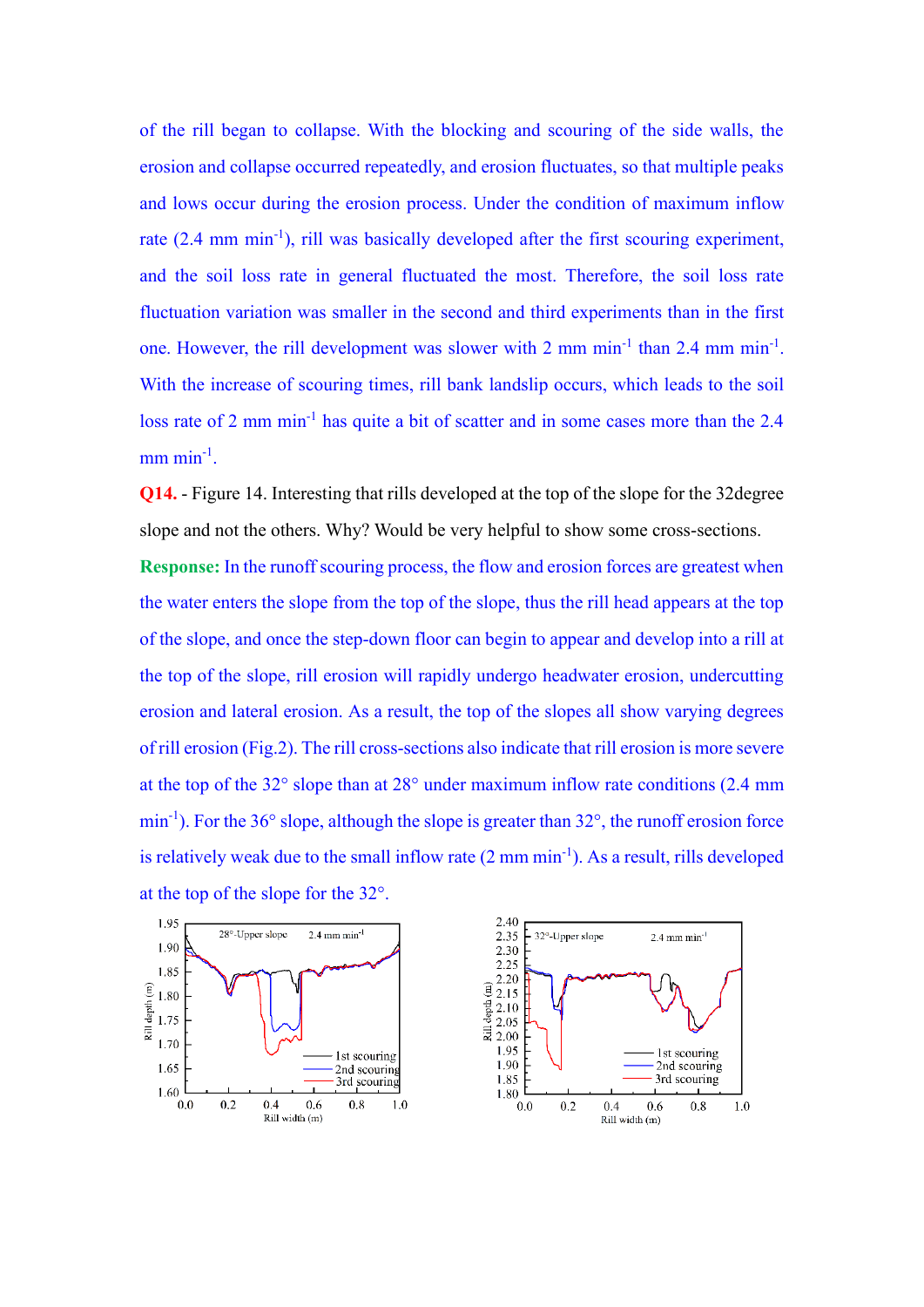

Figure 2. Rill cross-sections

**Q15.** -Figure 8 and accompanying text. I really struggled to see what this is demonstrating and ultimately where it is going.

**Response:** With figure 8 we mainly want to show the variation of rill characteristics (i.e., average rill width, average rill depth and rill width-to-depth ratio) with slope (28°,  $32^{\circ}$  and  $36^{\circ}$ ), inflow rate (1.6, 2and 2.4 mm min<sup>-1</sup>) and scouring times (1st to 3rd scourings). Figure 8 and accompanying text have been modified to better show the variation of the rill characteristics.

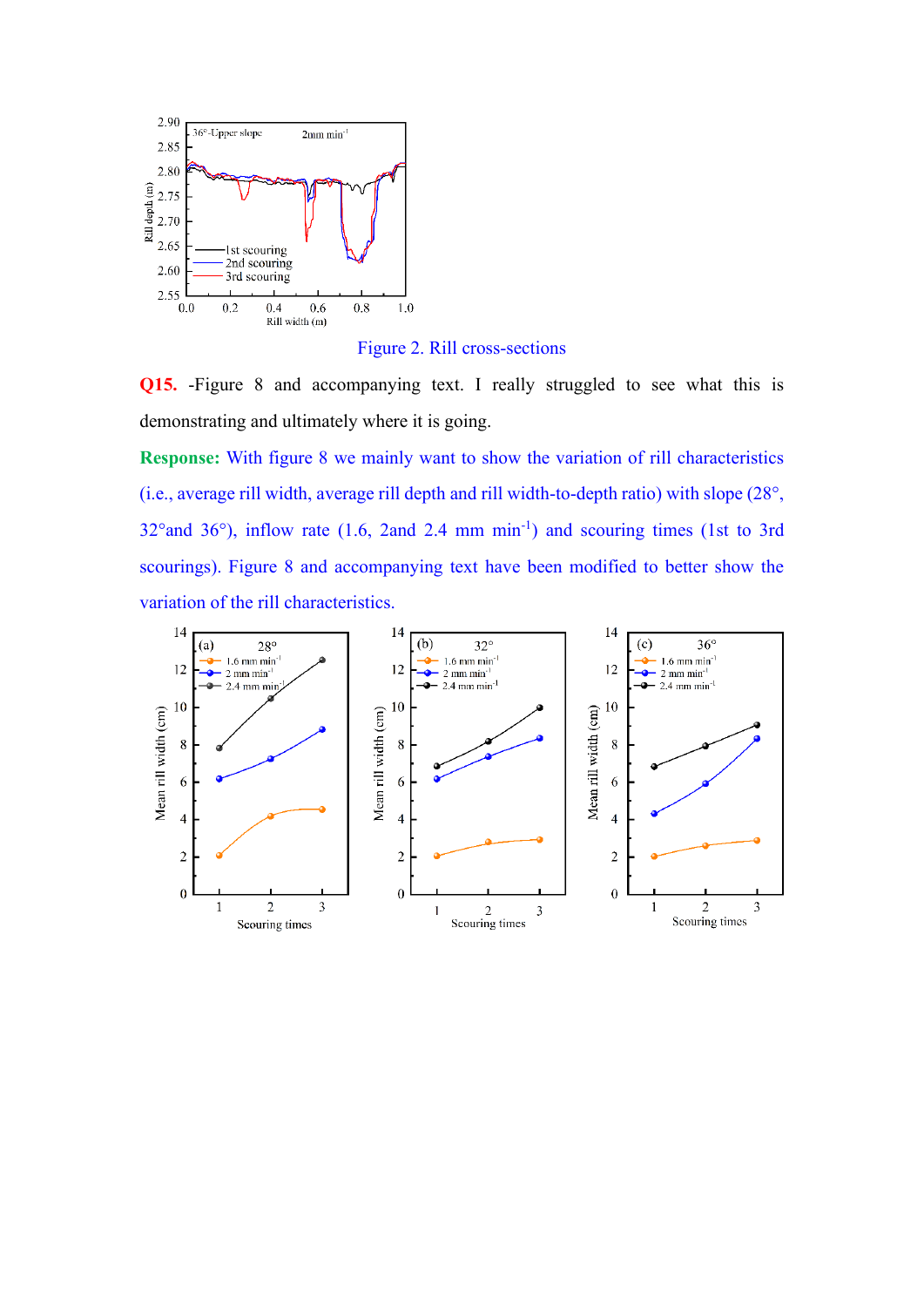

Figure 8. Variations in the mean rill width, mean rill depth and rill width-depth ratio with inflow rate  $(1.6, 2 \text{ and } 2.4 \text{ mm min}^{-1})$ , scouring times  $(1st \text{ to } 3rd \text{ s}\text{c}\text{ourings})$  and slope (28°, 32° and 36°).

**Q16.** -Equations 10,11 and 12. Some great work here but how does this compare to what other have found and for other soils?

**Response:** We thank you for your recognition of our study. We add to the discussion section in 4.2 a comparison with others' studies.

**Q17.** -I struggled to put Sections 3.4.1 onwards into context.

**Response:** Rill erosion is a non-linear dynamic process which is stochastic and complex. The rill erosion process consists of multiple sub-processes, with the rill morphology and sediment transport capacity of each process are largely influenced by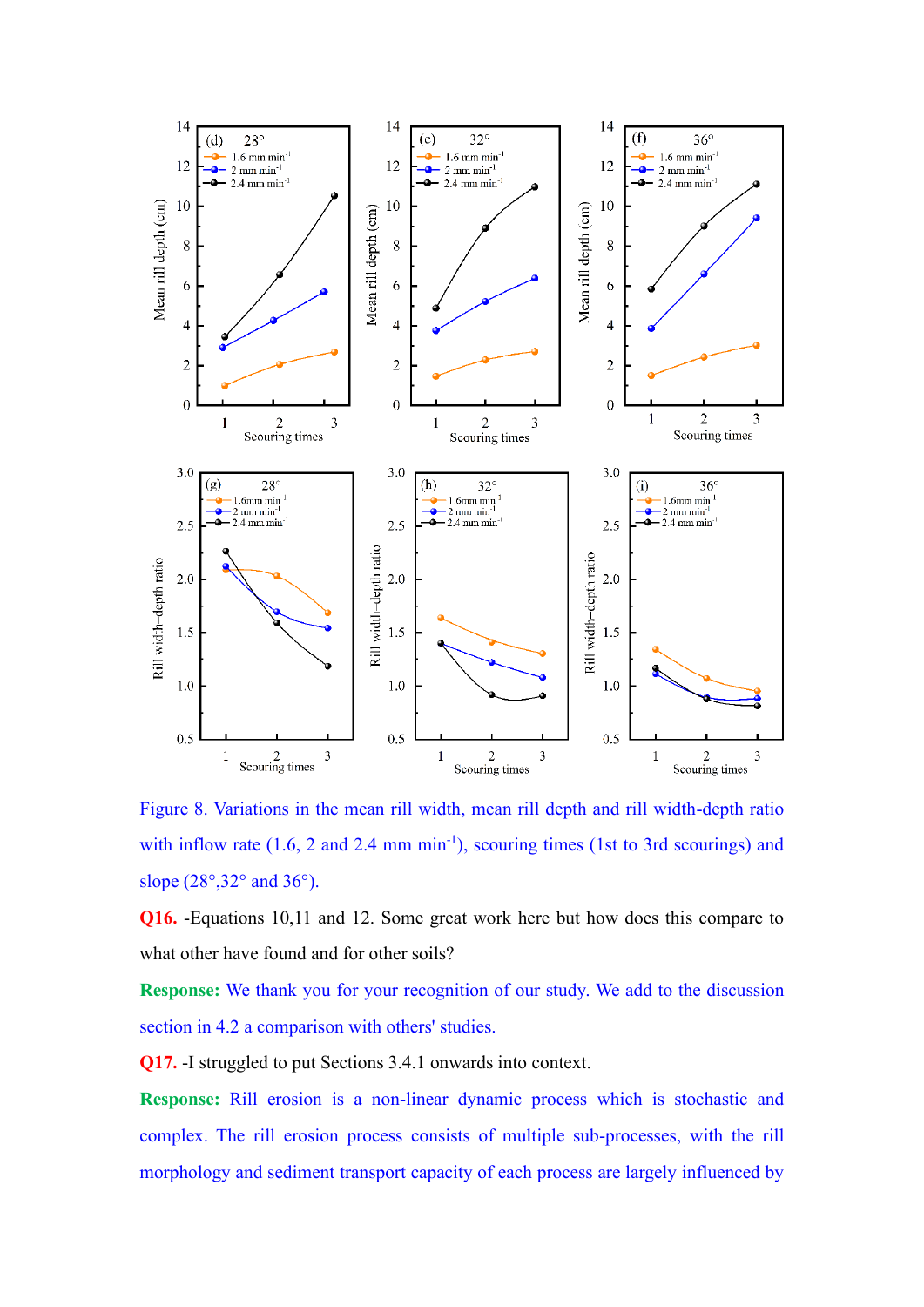the hydrodynamic characteristics of the rill flow (An et al., 2012; Reichert and Norton, 2013). The runoff hydrodynamic characteristics represent the change in runoff erosion energy during rill erosion and reflect the ability of runoff to strip and transport soil particles on the slope (Mirzaee and Ghorbani-Dashtaki, 2018). Therefore, the rill flow hydrodynamic characteristics during rill erosion need to be studied. By analyzing the rill flow dynamic characteristics and erosion dynamics mechanism under different experiments conditions and identifying the best hydrodynamic parameters, it helps to fully understand the action mechanism of rill development on slope and provides a theoretical basis for the establishment of slope erosion prediction models. In addition, Figures 10 and 12 have been modified to better show the variation of the rill hydrodynamic parameters.

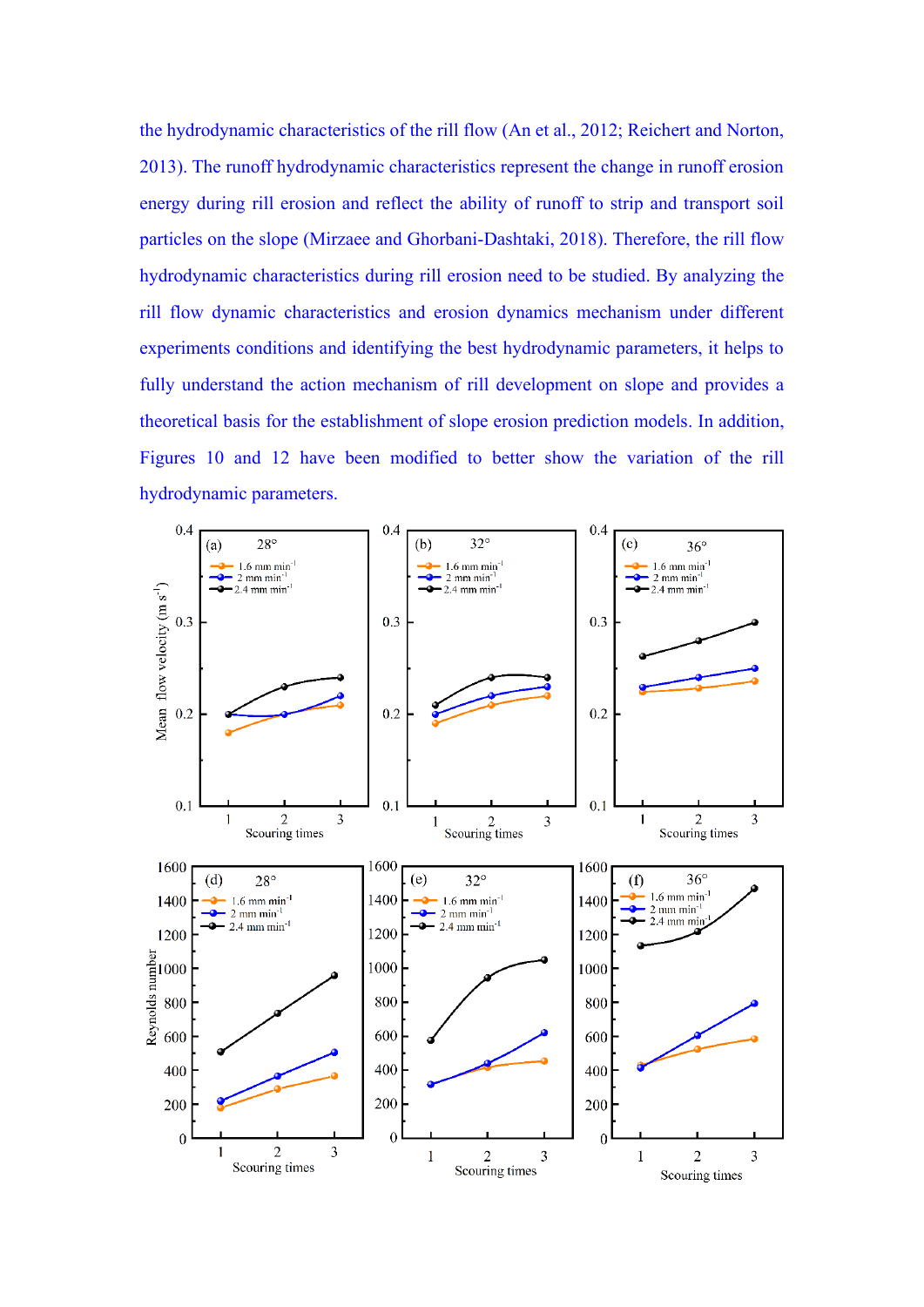

Figure 10. Variations in the mean flow velocity, Reynolds number, Froude number and Darcy-Weisbach coefficient with inflow rate (1.6, 2 and 2.4 mm min<sup>-1</sup>), scouring times (1st to 3rd scourings) and slope (28°,32° and 36°).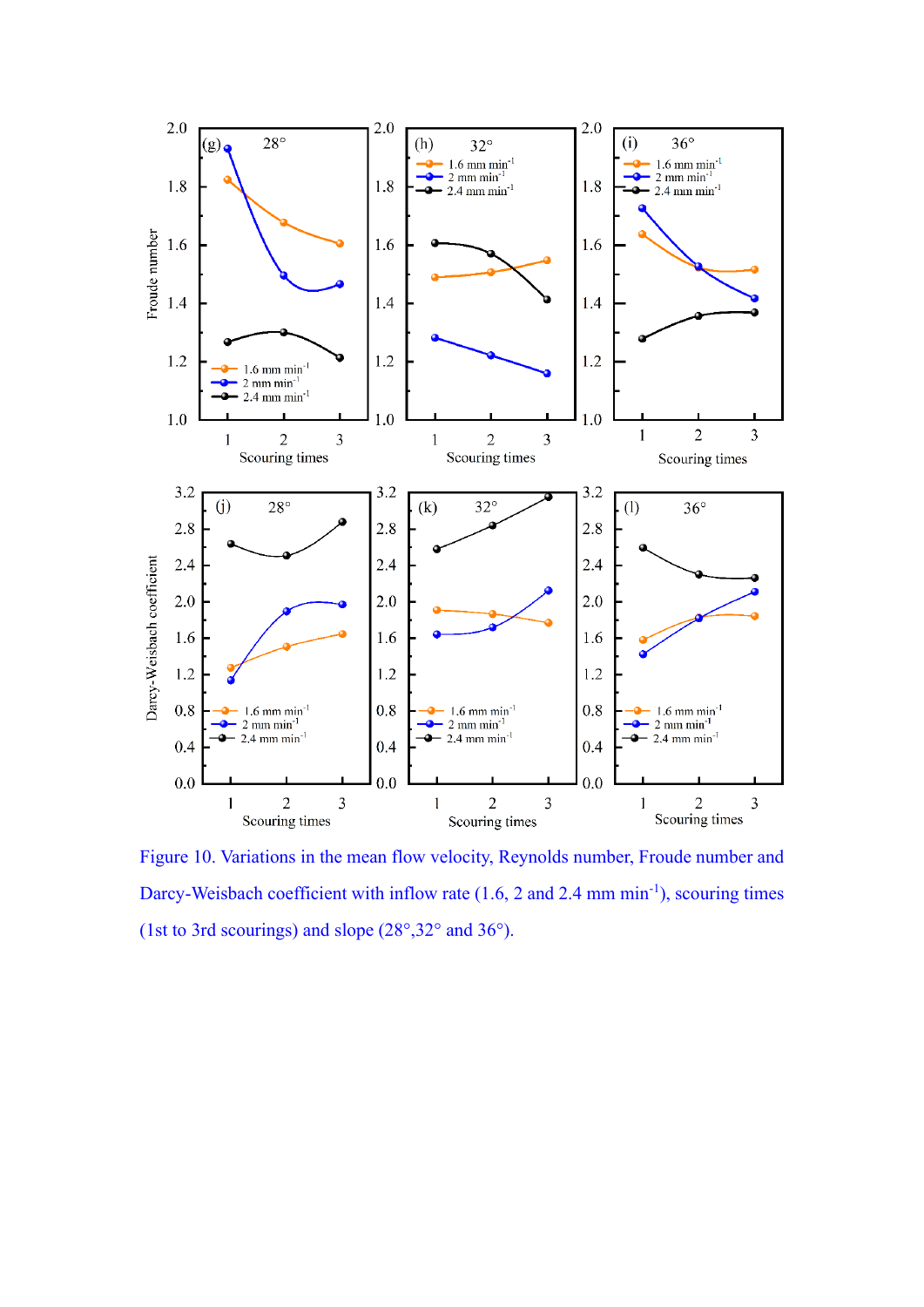